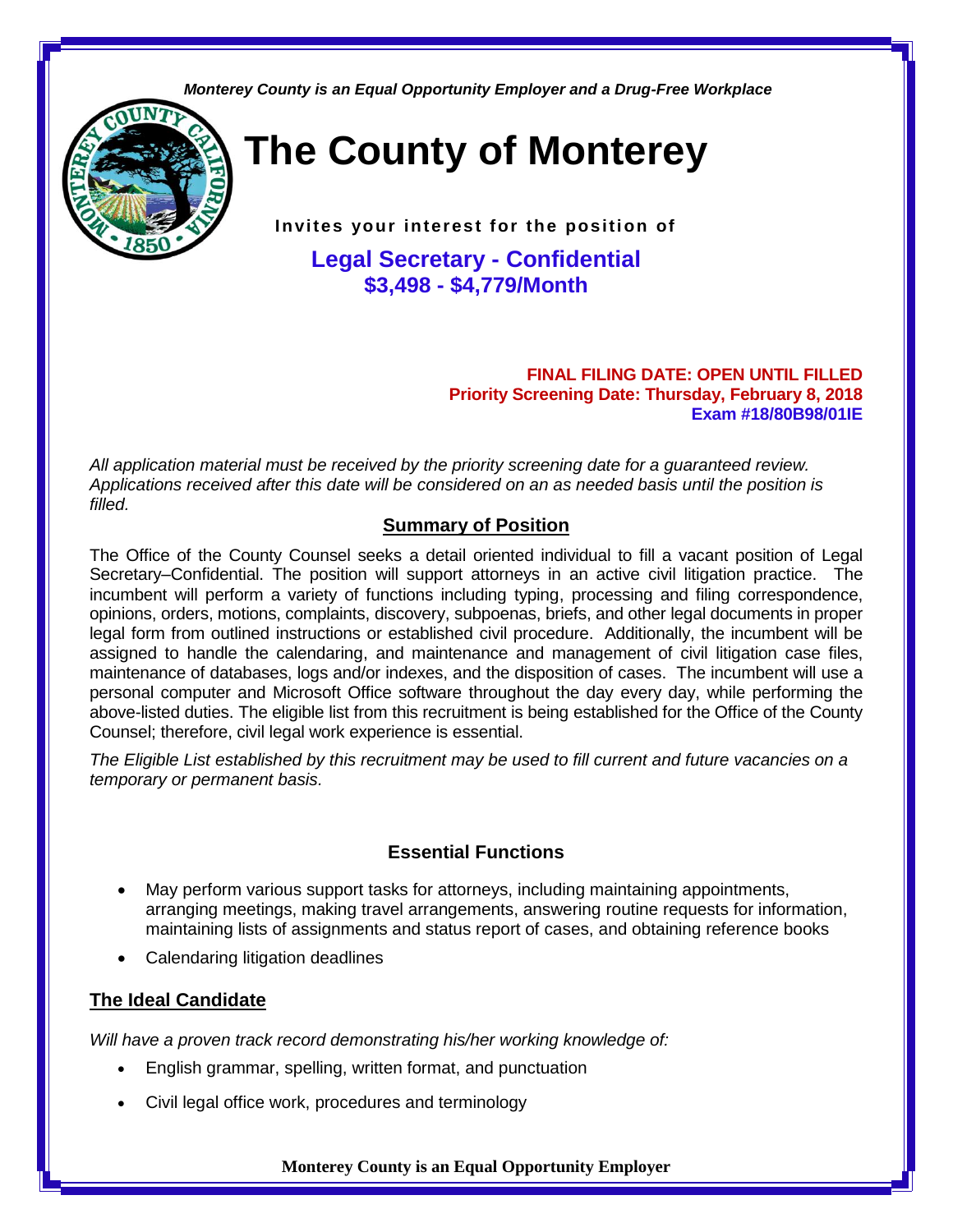#### **Some knowledge of:**

• The services and functions of the courts and legal departments

### **Possess the skill and ability to**:

- Type accurately at a speed of 50 words per minute
- Understand and follow complex oral and written instructions
- Operate a variety of office equipment such as personal computers, calculator, printers, and fax machines
- Work independently with minimum supervision
- Safeguard confidential materials and information
- Establish and maintain effective working relationships with those contacted in the course of work
- Compile statistical data related to case management and work flow

## **EXAMPLES OF EXPERIENCE/EDUCATION/TRAINING**

Two years of clerical experience in a civil/legal office

# **APPLICATION & SELECTION PROCEDURES**

- The selection process is tentative and applicants will be notified if changes are made.
- The competitive process includes submittal of required application materials: (1) Monterey County Application; (2) Supplemental Questionnaire and (3) a copy of your typing certificate.
- Final Filing Date: OPEN UNTIL FILLED, Priority Screening date: Thursday, February 8, 2018. **All application materials must be received by the priority screening date for a guaranteed review.** Applications received after this date will be considered on an as needed basis until the positon is filled. Applicants who fails to provide all required materials will not be considered. The selection process is tentative and applicants will be notified of changes**.**
- **Applicants who fail to complete a County Application, respond to Supplemental Questions and provide a typing certificate, will not be considered for this position**. Resumes will not be accepted in lieu of required application materials.
- Application materials will be competitively evaluated. Those applicants who are determined to be the most appropriately qualified will be invited to participate further in the selection process. To further assess applicant's possession of required qualifications, this examination may include an oral examination, pre-exam exercise, performance examination, and/or written examination.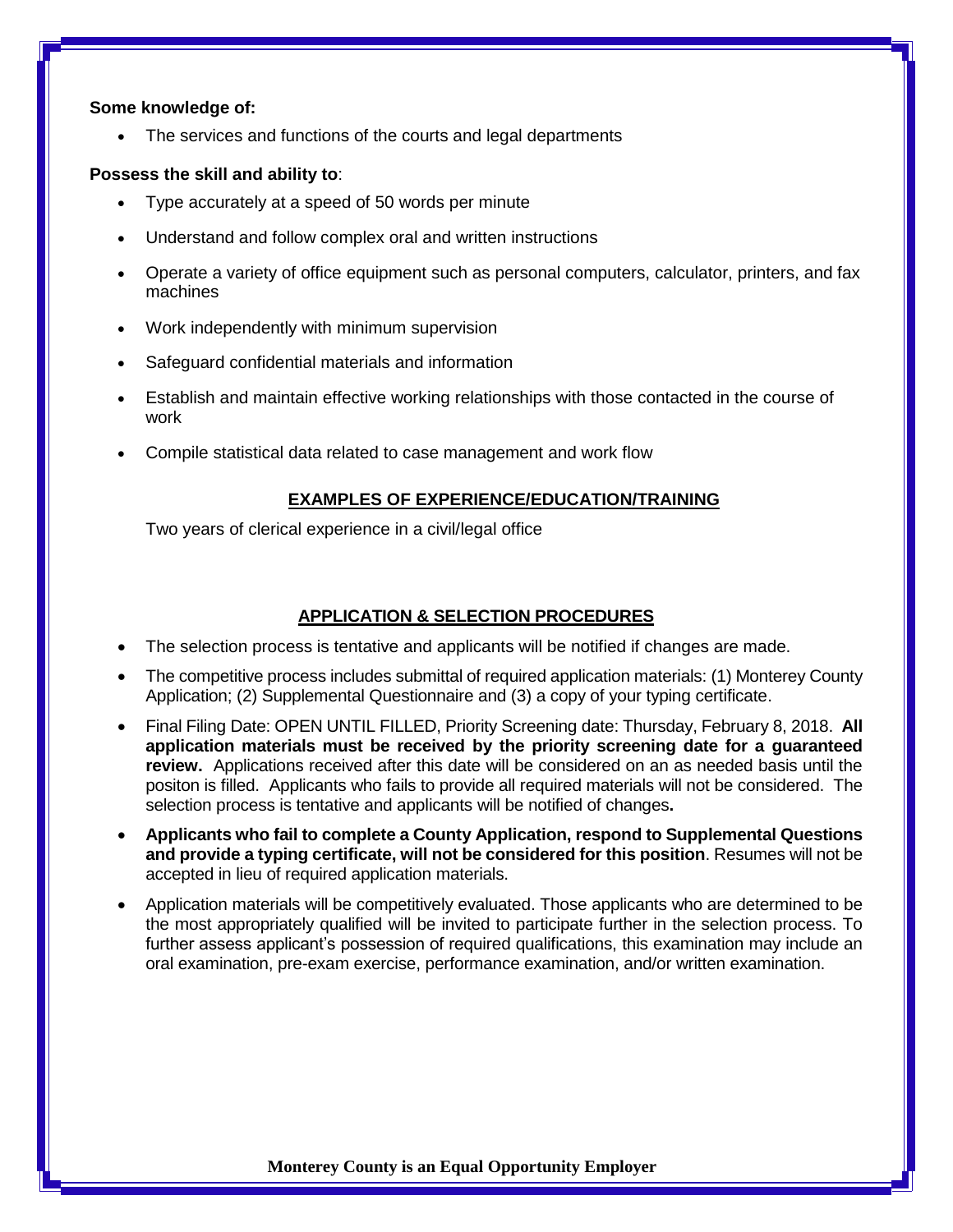## **WHY YOU SHOULD APPLY**

The County of Monterey offers a premium benefits package that includes 23 days of Annual Leave, 10 holidays/year, along with health, dental, vision and life insurance and CalPERS retirement.

To view the "Z" Unit Benefit Summary, please visit our website

[http://www.co.monterey.ca.us/personnel/benefits/summary/ZJ%20&%20ZF%20Unit%20Benefit%20Su](http://www.co.monterey.ca.us/personnel/benefits/summary/Z-Non-Safety-Revised-10-2014.pdf) [mmary%20Sheet%2002-2016.pdf](http://www.co.monterey.ca.us/personnel/benefits/summary/Z-Non-Safety-Revised-10-2014.pdf)

This information is not legally binding, nor does it serve as a contract. The benefits listed in the Monterey County Personnel Policies and Practices Resolution prevail over this listing.

If you are hired into this classification in a temporary position, your rate of pay will be hourly and you will not be eligible for the benefits listed in the summary.

## **HOW TO APPLY**

Submit the following *required* materials:

- County of Monterey Employment Application
- Response to supplemental questionnaire
- Copy of current (within the last 12 months) typing certificate **must** be attached to your application. Refer to attached Typing Speed Certification Locations within Monterey County that meet our criteria. **No internet typing certificate will be accepted.**

### **TYPING SPEED CERTIFICATION LOCATIONS**

[http://www.co.monterey.ca.us/personnel/pdffiles/TYPING%20SPEED%20CERTIFICATION%](http://www.co.monterey.ca.us/personnel/pdffiles/TYPING%20SPEED%20CERTIFICATION%20LOCATIONS%20IN%20MONTEREY%20COUNTY%20.pdf) [20LOCATIONS%20IN%20MONTEREY%20COUNTY%20.pdf](http://www.co.monterey.ca.us/personnel/pdffiles/TYPING%20SPEED%20CERTIFICATION%20LOCATIONS%20IN%20MONTEREY%20COUNTY%20.pdf)

## **APPLICATIONS MAY BE OBTAINED FROM AND SUBMITTED TO:**

County of Monterey Human Resources Division Attention: Irene Espinoza 168 W. Alisal Street, 3<sup>rd</sup> Floor Salinas, CA 93901 Phone: (831)755-5129

**Or APPLY ON-LINE at: <http://agency.governmentjobs.com/montereycounty/default.cfm>**

#### **Special Note:**

- If you believe you possess a disability that would require test accommodation, please call Human Resources at (831) 755-5129.
- Employment is contingent upon acceptable documentation verifying identity and authorization for employment in the United States.